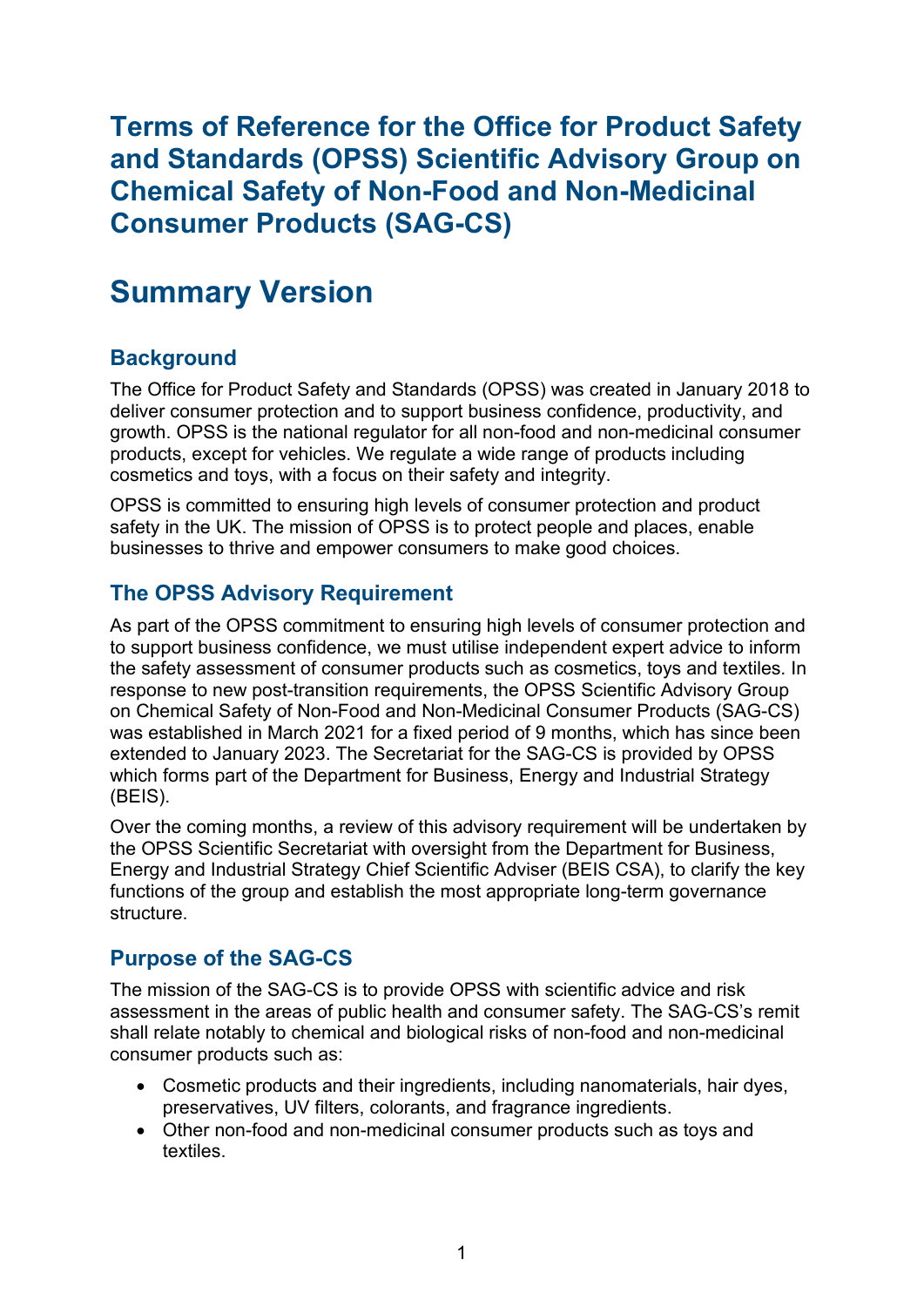# **Full Version**

# **BACKGROUND**

- 1. The Office for Product Safety and Standards (OPSS) was created in January 2018 to deliver consumer protection and to support business confidence, productivity, and growth. OPSS is the national regulator for all non-food and non-medicinal consumer products, except for vehicles. We regulate a wide range of products including cosmetics and toys, with a focus on their safety and integrity.
- 2. OPSS is committed to ensuring high levels of consumer protection and product safety in the UK. The mission of OPSS is to protect people and places, enable businesses to thrive and empower consumers to make good choices.

# **NEW ADVISORY REQUIREMENT**

- protection and to support business confidence, we must utilise independent for a fixed period of 9 months which has since been extended to January 2023. The Secretariat for the SAG-CS is provided by OPSS which forms part of the 3. As part of the OPSS commitment to ensuring high levels of consumer expert advice to inform the safety assessment of consumer products such as cosmetics, toys and textiles. In response to new post-transition requirements, the OPSS Scientific Advisory Group on Chemical Safety of Non-Food and Non-Medicinal Consumer Products (SAG-CS) was established in March 2021 Department for Business, Energy and Industrial Strategy (BEIS).
- undertaken by the OPSS Scientific Secretariat with oversight from the 4. Over the coming months, a review of this advisory requirement will be Department for Business, Energy and Industrial Strategy Chief Scientific Adviser (BEIS CSA), to clarify the key functions of the group and establish the most appropriate long-term governance structure.

# **PURPOSE**

- 5. The mission of the SAG-CS is to provide OPSS with scientific advice and risk assessment in the areas of public health and consumer safety. The SAG-CS's remit shall relate notably to chemical and biological risks of non-food and nonmedicinal consumer products such as:
	- • Cosmetic products and their ingredients, including nanomaterials, hair dyes, preservatives, UV filters, colorants, and fragrance ingredients.
	- Other non-food and non-medicinal consumer products such as toys and textiles.

#### **The provision of scientific advice may take the following form:**

 the cases raised via the SAG-CS secretariat. Casework will include the well as the safety of chemicals in other non-food consumer products such as 6. The SAG-CS shall provide OPSS with scientific opinion on risk assessment for assessment of safety dossiers submitted to support the approval of cosmetic ingredients, such as preservatives, uv filters, colorants, nanomaterials etc., as toys and textiles.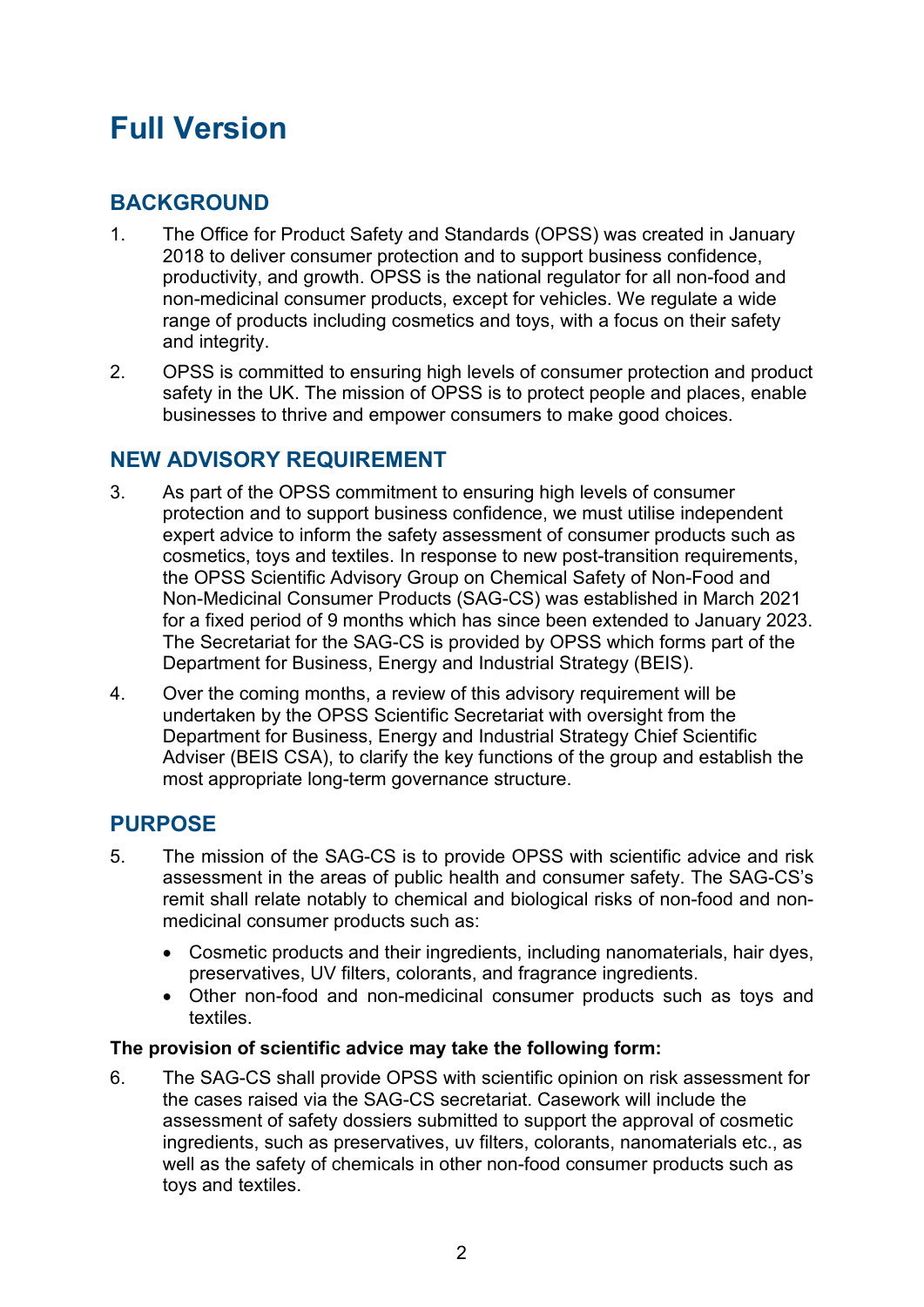- 7. The SAG-CS shall provide OPSS, on request, with scientific advice on questions of relevance to public health, consumer safety, non-food and nonmedicinal consumer products within OPSS regulatory remit.
- 8. results in relation to the subject areas covered by their fields of competence. OPSS may invite the SAG-CS to identify research needs to address critical information gaps, to assess proposed future research and to assess research
- 9. The SAG-CS may be asked to review and update technical guidance in line with continued best practice and technological advancements.
- $10<sup>1</sup>$ 10. OPSS may also request the SAG-CS to provide rapid risk advice on the state of scientific knowledge concerning specific risk in the case of urgent risks.
- $11$  development of scientific knowledge in the fields of public health and consumer product safety. 11. OPSS may invite the SAG-CS members to be part of thematic networks or events with other Government bodies or scientific organisations/committees/groups (such as The Committee on Toxicity and The Committee on Mutagenicity) in order to monitor and contribute to the
- 12. The SAG-CS shall draw the attention of OPSS to any specific or emerging problems that fall within their field of competence, which they consider may pose an actual or potential risk to consumer safety or public health.
- with support from the Secretariat, that the methodology used and the data 13. The SAG-CS, following consultation with the Secretariat shall adopt their methodology for performing and providing risk assessment and ensure this is kept under review to reflect all relevant scientific factors. They shall ensure, requested for submission reflects current risk assessment practice.

# **MEETINGS**

14. The SAG-CS is expected to meet five times a year (additional meetings may be arranged based on ad-hoc requirements). The OPSS Secretariat will circulate agendas and the relevant papers two weeks in advance of each meeting. A summary note will also be provided within a month after the meeting has taken place.

#### **MEMBERSHIP**

 collaboration with the SAG-CS Chair. SAG-CS members must follow the Seven Principles of Public Life that apply to anyone who works as a public 15. Membership of this group will be based on expertise identified via the OPSS Register of Specialists. The Secretariat will initially identify members for the panel with a senior BEIS Official approving the final selection. Any additional member identification will be carried out by the Secretariat working in close officeholde[r1.](#page-2-0)

<span id="page-2-0"></span><https://www.gov.uk/government/publications/the-7-principles-of-public-life/the-7-principles-of>public-life--2 1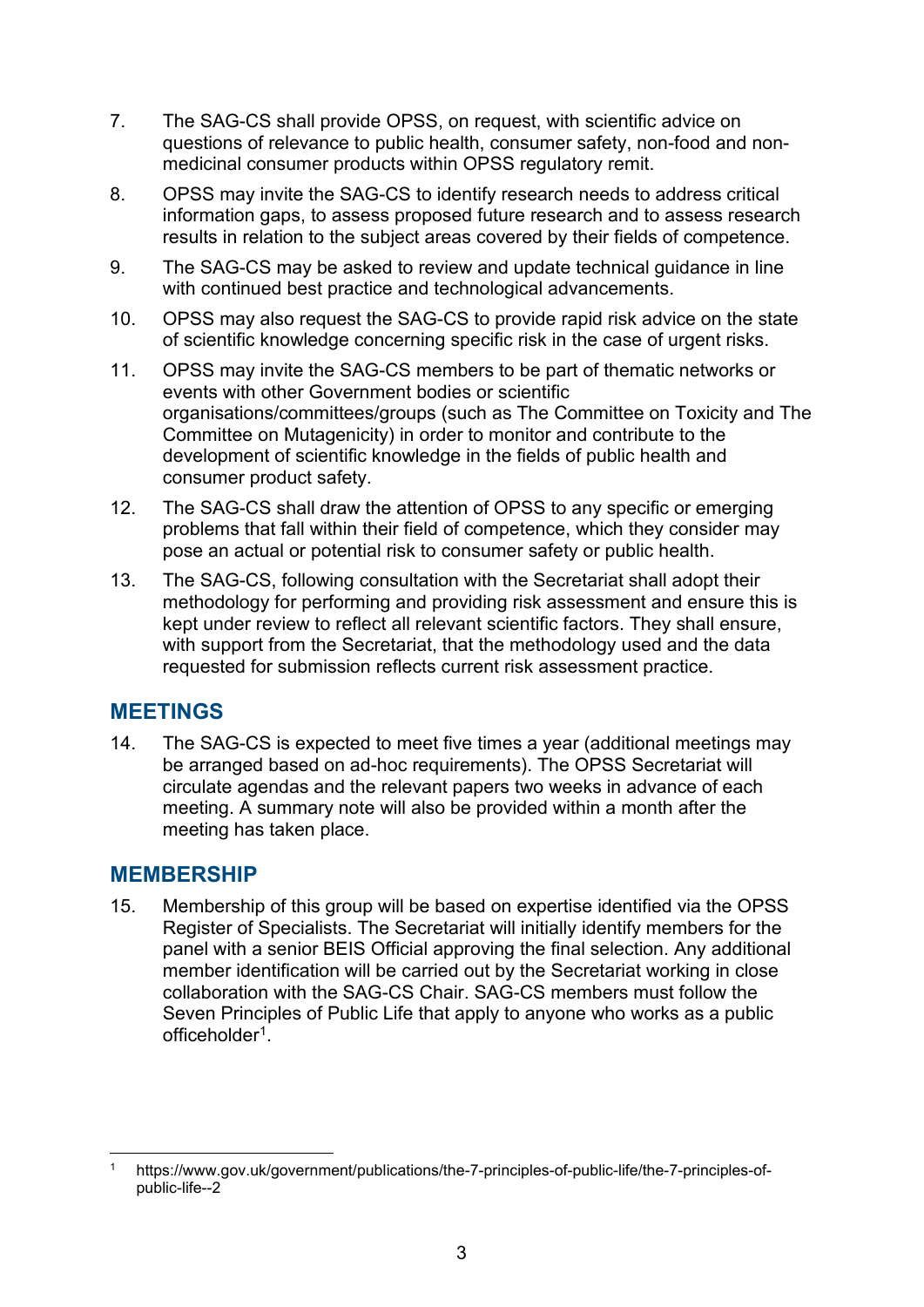# **THE ROLE OF THE CHAIR**

16. A SAG-CS chair will be nominated from the SAG-CS members and agreed by both the members and SAG-CS secretariat.

#### **The role of the SAG-CS chair will be to:**

- 17. Provide effective leadership on issues within the SAG-CS's Terms of Reference.
- 18. Work with the SAG-CS secretariat to ensure that the minutes of meetings and reports to OPSS accurately record the decisions made, and where appropriate the views of individual members.
- 19 Ensure that the members of the SAG-CS are heard and that no view is ignored or overlooked.
- $20<sub>1</sub>$ Ensure that contrary scientific views are given a fair hearing.
- $21.$  BEIS or other government organisations. Ensure that any significant diversity of opinion among the members of the group is accurately reflected in any report or communications with OPSS,
- 22. Advise on matters relating to OPSS, BEIS or other Governmental Scientific issues as required by those organisations on an ad-hoc basis or in emergencies.
- other Scientific Advisory Groups or Committees relevant to OPSS and BEIS's 23. Engaging with wider networks of relevant experts including with the Chairs of work.

# **DRAWING CONCLUSIONS AND DISSENTING VIEWS**

 same evidence. SAG-CS reports, decisions and meeting minutes will always 24. The SAG-CS will be open-minded, acknowledging where conflicting views exist and considering whether alternative interpretations could apply to the include an explanation of where differences of opinion have arisen during discussions, highlighting where there are unresolved issues, and why conclusions have been reached. If it is not possible to reach a consensus, a section will be included in any opinions to reflect minority opinions, which will set out the differences in interpretation and conclusions and the reasons for these. It is the responsibility of the Chair and the Advisory Group members to ensure that unanimity should not be sought at the risk of failing to recognise different views on a subject.

# **CONFIDENTIALITY**

25. Information discussed or disclosed in a meeting will not be transferred to any third party or used in any way by a forum member to gain a commercial advantage. Members should not share information unless it is already in the public domain or they are prepared for it to go into the public domain. Information that members wish to share with the forum but wish to keep confidential to the forum must be made clear on the documents, on the agenda or in the meeting as appropriate.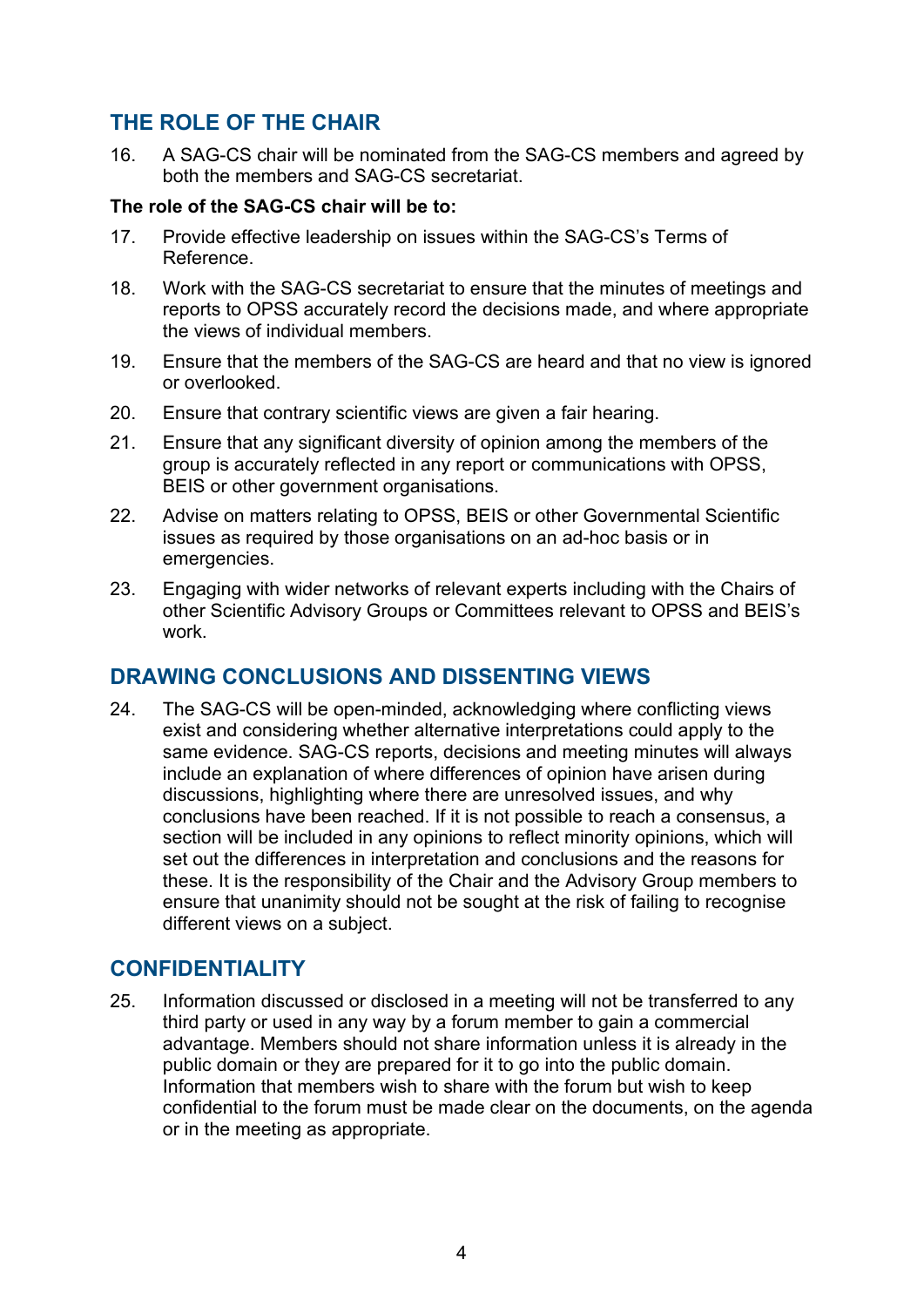# **CONFLICTS OF INTEREST**

 Interest declaration is kept up to date and notify the SAG-CS Secretariat of any the first opportunity and this should be noted as part of the minutes/notes of 26. SAG-CS members must familiarise themselves with and follow the guidance set out in the SAG-CS Conflicts of Interest document (provided separately at part of the Register of Specialists Information pack), which is based upon the BEIS Conflict of Interest Policy. Members must ensure their Conflicts of changes. Should a conflict of interest arise (actual, potential or perceived), the affected member is duty bound to notify this to the chairman and secretariat at the meeting and acted upon as appropriate.

# **ADMINISTRATION**

27. The Secretariat for the SAG-CS shall be provided by OPSS which forms part of the Department for Business, Energy and Industrial Strategy (BEIS). The Secretariat is responsible for maintaining and growing expert membership, organising the meetings, setting the agenda, taking notes and tracking actions, communication of activities and following up on any emerging issues.

# **GOVERNMENT ACCESS OF SCIENTIFIC ADVICE**

 international bodies these will be managed by the SAG-CS secretariat. The 28. On the access of scientific advice in the form of the SAG-CS, OPSS will follow government guidelines on this and promote the need for scientific advice to be independent, objective and transparent<sup>[2](#page-4-0)</sup>. On issues relating to divergent opinions and coordination and collaboration with other domestic or members of the Scientific SAG-CSs and external experts shall commit themselves to act independently, in the public interest and to contribute actively to the work of the SAG-CS. For this purpose, they shall sign a declaration of commitment. The activities of the SAG-CS shall be carried out transparently. The secretariat and BEIS shall publish relevant findings and opinions by the end of the tenure of the SAG-CS.

# **ADVISORY GROUP FEES AND EXPENSES**

29. Attendance of SAG-CS meetings and payment of attendance of fees will be managed by the SAG-CS secretariat. For queries about attendance fees and other expenses please contact the secretariat.

# **COMPLAINTS PROCEDURE**

- 30. For complaints about the SAG-CS or OPSS, please initially tell SAG-CS secretariat and Chair. We will try to resolve any problem quickly and explain what we have done and why.
- 31. If you are still dissatisfied and would like to take your complaint further, you should contact the Office for Product Safety and Standards directly at the below address who will independently handle complaints received:

<span id="page-4-0"></span><https://www.gov.uk/government/publications/scientific-advice-to-government-principles/principles>of-scientific-advice-to-government 2